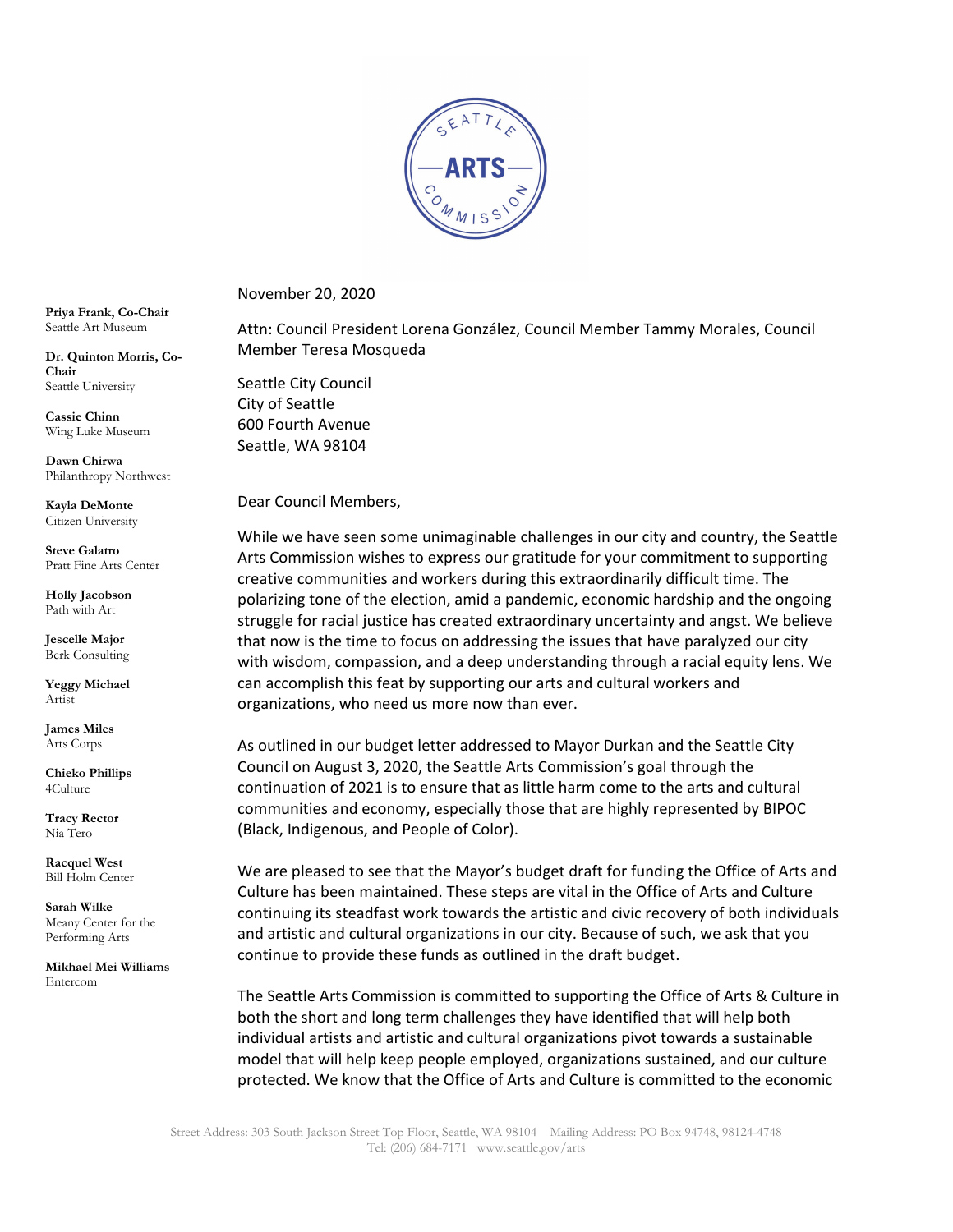

recovery and social/mental well-being by integrating plans and strategies across city departments that will support the greater community of the city of Seattle. These initiatives include:

## *Civic Recovery*

Our city's civic recovery is dependent on the health of the individuals within the community itself. Science<sup>[1](#page-1-0)</sup> has documented how both social isolation and economic stress are major contributors to physical and mental health risks. To address the risk factors of trauma, isolation and loneliness, health professionals are increasingly turning towards a more holistic, human-centered response in the arts. By employing the humanity of arts engagement to restore and reknit our community together, we can reduce the need for costly emergency services and increase economic opportunities locally. We recommend that the City of Seattle considers incorporating arts and culture into its processes as in its civic recovery.

Below are a couple of examples of how to execute this recommendation:

- Opportunities exist to partner with other city departments to integrate the arts and provide new solutions to existing and compounded problems. The Office of Arts & Culture has developed a framework for a WPA-style program that places creatives to work in support of public and mental health outcomes. We recommend partnerships with Human Services and the Office of Economic Development that would research and develop this proposal.
- The Office of Arts and Culture also has staff integrated into the Department of Transportation, the Office of the Waterfront and the Office for Civil Rights to ensure that arts strategies are integrated into the thinking and implementation of those departments. This has resulted in opportunities for cultural programming that would not have been otherwise identified and has potential to support the City's Recovery vision.

## *Inclusive Creative Economy*

The arts are a major contributor to the local economy and are a hallmark of our city. Nearly 18% of Seattle's gross regional product comes from the creative industries. In 2019, an estimated annual \$34.1 million was invested in local economic activity as the result of \$26.3 million in wages and salaries from local arts organizations. As our country adapts to massive challenges and shifts in technology and digital access, education, mental and physical wellness and livability of our environments, we believe that supporting holistic creative skills and creative workers will be necessary to assist the future economy of Seattle. We envision a City in which arts, design, entertainment, and media-related occupations are on equal footing with computer related occupations.

<span id="page-1-0"></span><sup>&</sup>lt;sup>1</sup>Holt-Lunstad, Julianne: The Double Pandemic of Social Isolation and COVID-19: Cross-Sector Policy Must Change Both, 22 June 2020, https://www.healthaffairs.org/do/10.1377/hblog20200609.53823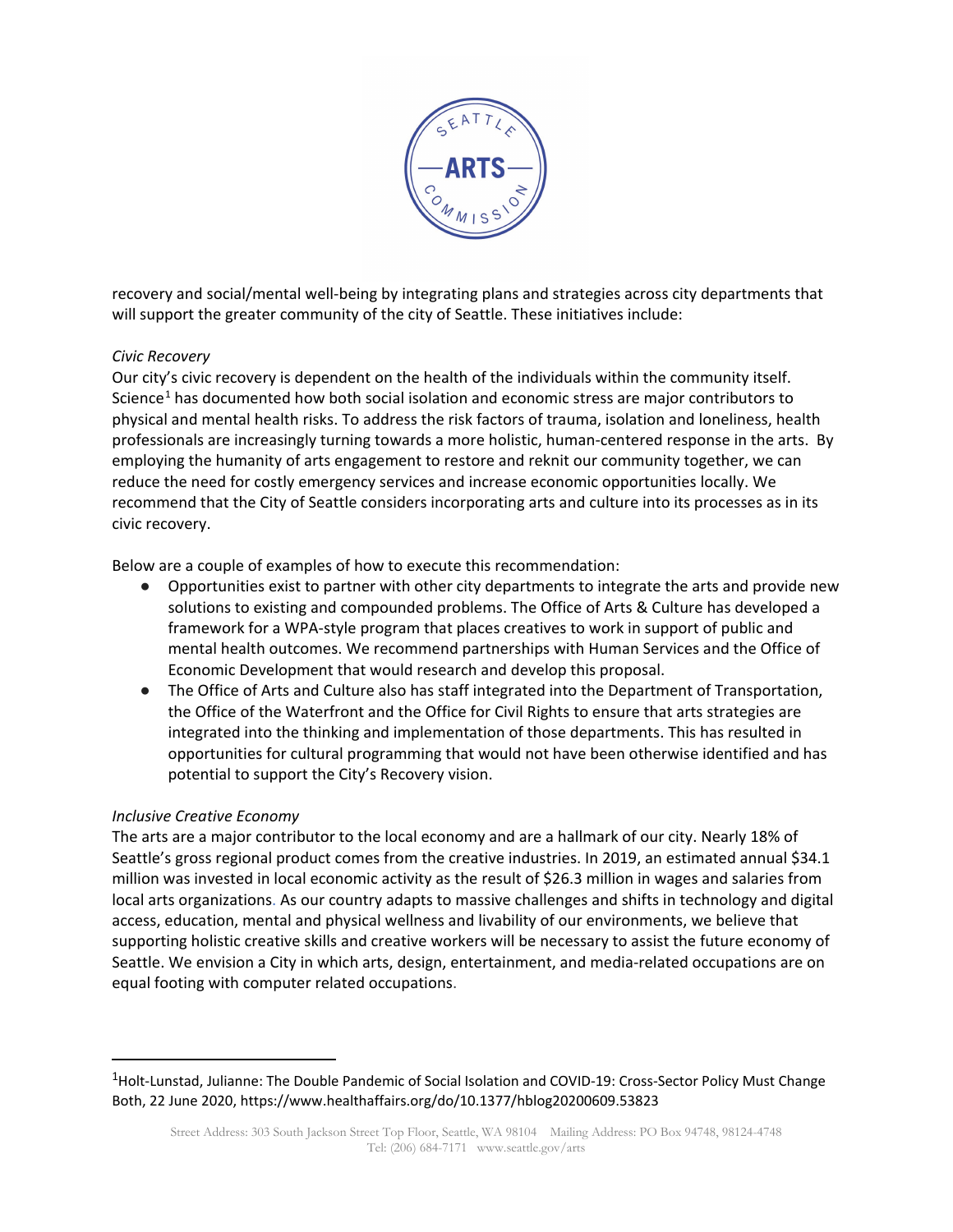

- In 2019, working in collaboration with the Office of Economic Development, the Office of Arts and Culture has identified strategies and opportunities to support economic health, affordability, and racial equity within the region's creative communities, which will be extremely important in the future. A hint of evidence that supports this is that despite Seattle's apparent strong creative sector, not all workers are reaping the benefits. Disparities related to race and gender become clear when you view the disaggregated data.
- There is potential for expanded collaboration with the Office of Economic Development and Office of Film and Music on creative economy and workforce development projects, such as the WPA-style Hope Corps project noted above that is gaining city-wide traction.

## *Cultural Space and equitable access*

The Cultural Space Agency is a program built over the last five years with significant community engagement and involvement, and one that is perfectly positioned to respond to the need to build community wealth, especially within BIPOC communities and historically disinvested neighborhoods. As the agency grows, we look forward to the first projects that place decision-making authority directly in the hands of our community members in significant and meaningful ways.

In closing, in times of trial and hardship, your support is vital towards our art and cultural communities. We invite you to unite with the Seattle Arts Commission as we work to create a community of support and solitude for those who are experiencing incredible difficult challenges. This is our moment to declare unequivocally that we value the arts and cultural workers, institutions, and organizations who have helped make Seattle a culturally rich city. We appreciate our shared interest and values in creating a vibrant arts and cultural sector that addresses historical inequality and places the care of the person first. This is absolutely vital to artistic and cultural sustainability. We appreciate your ongoing commitment to this work and hope to follow up with you soon.

Sincerely yours,

Dr. Quinton Morris, DMA, Co-Chair Seattle Arts Commission